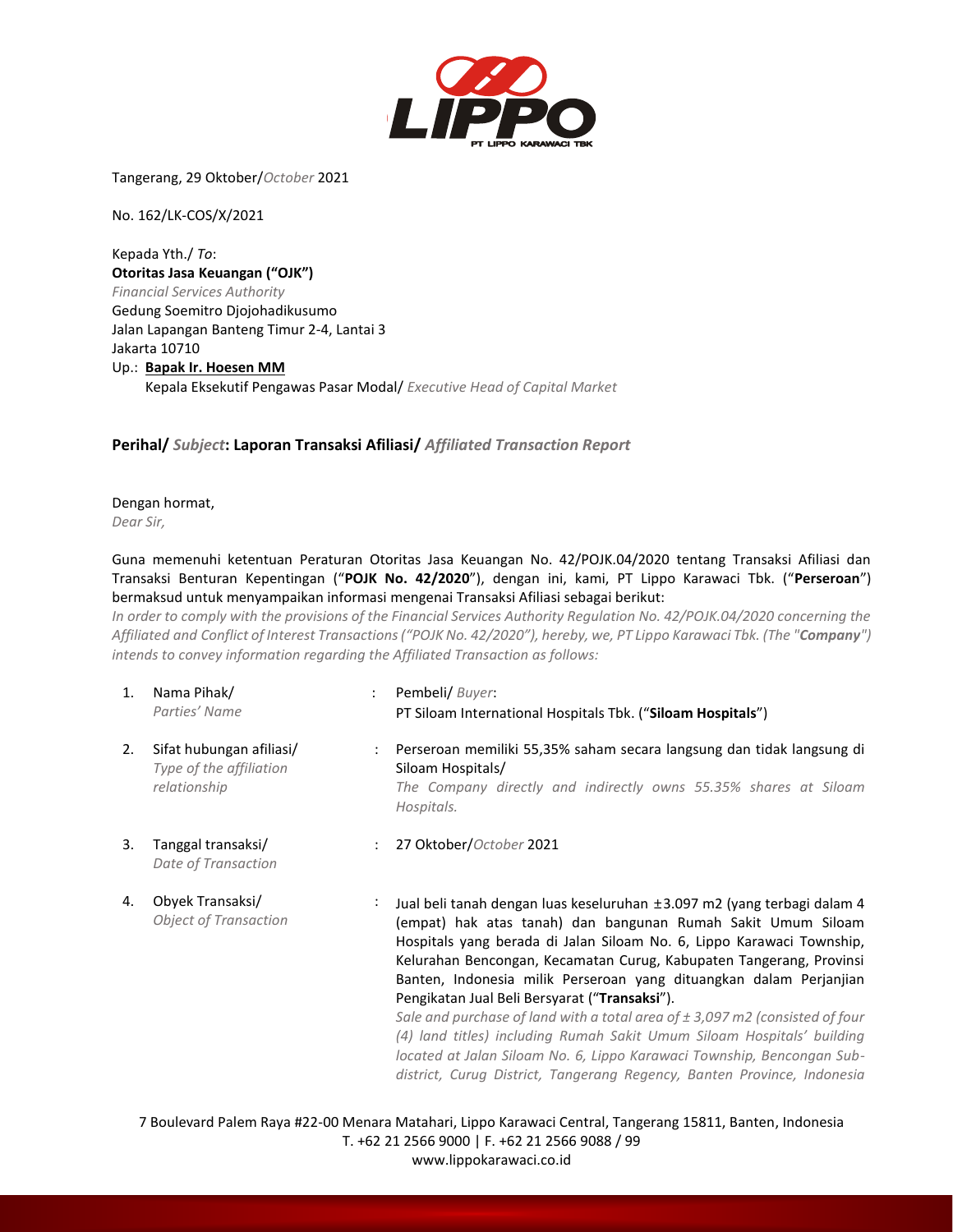

*owned by the Company which incorporated under Conditional Sale and Purchase Agreement ("Transaction").*

- 5. Nilai Transaksi/ *Transaction value*
- 6. Informasi Tambahan/ *Additional Information*

: Rp 125.000.000.000,- (belum termasuk PPN)/ *Rp 125,000,000,000 (exclude VAT)*

: 1. Bangunan yang terletak di atas tanah tersebut saat ini dikelola oleh Siloam Hospitals yang dikenal sebagai Rumah Sakit Umum Siloam ("**RSUS**").

*The building located on the land is currently managed by Siloam Hospitals known as Rumah Sakit Umum Siloam ("RSUS").*

2. Nilai Transaksi akan dibayarkan Siloam Hospitals melalui 3 (tiga) deposit setiap bulan dari Oktober 2021 sampai dengan Desember 2021. Dengan pembayaran tersebut, Siloam Hospitals akan memegang dan memiliki semua hak dan manfaat yang melekat pada Obyek Transaksi. Setelah seluruh Nilai Transaksi dibayarkan, Siloam Hospitals tidak lagi berkewajiban untuk membayar sewa RSUS kepada Perseroan sebagaimana diatur sebelumnya dalam perjanjian sewa menyewa tanggal 30 April 2013 antara Perseroan dan Siloam Hospitals.

*The Transaction Value will be paid by Siloam Hospitals in 3 (three) deposits every month starting October 2021 until December 2021. With the aforementioned payment, Siloam Hospitals shall hold and have all rights and benefits attaching to the Object of Transaction. After the full Transaction Value has been paid, Siloam Hospitals is no longer obligated to pay rent of RSUS to the Company under the lease agreement dated 30 April 2013 between the Company and Siloam Hospitals.*

3. Transaksi ini dilakukan dalam rangka menghasilkan pertumbuhan pendapatan usaha yang berulang/rutin (*recurring income*) bagi Perseroan dan merupakan transaksi yang tercakup dalam kegiatan usaha utama Perseroan, sehingga tidak diperlukan adanya Penilai untuk menentukan nilai wajar dari objek Transaksi Afiliasi dan/atau kewajaran transaksi termasuk persetujuan Pemegang Saham Independen dalam RUPS, dimana hal ini sesuai dengan ketentuan pasal 8 ayat (1) POJK 42/2020.

*This Transaction is carried out in order to generate recurring income growth for the Company and as part of Company's main business activities, therefore in accordance with the provisions of article 8 paragraph (1) POJK 42/2020 this Transaction does not require third party Appraiser to determine the fair value the object of the Affiliated Transaction and/or the fairness of the transaction including the approval of the Independent Shareholders in the GMS.*